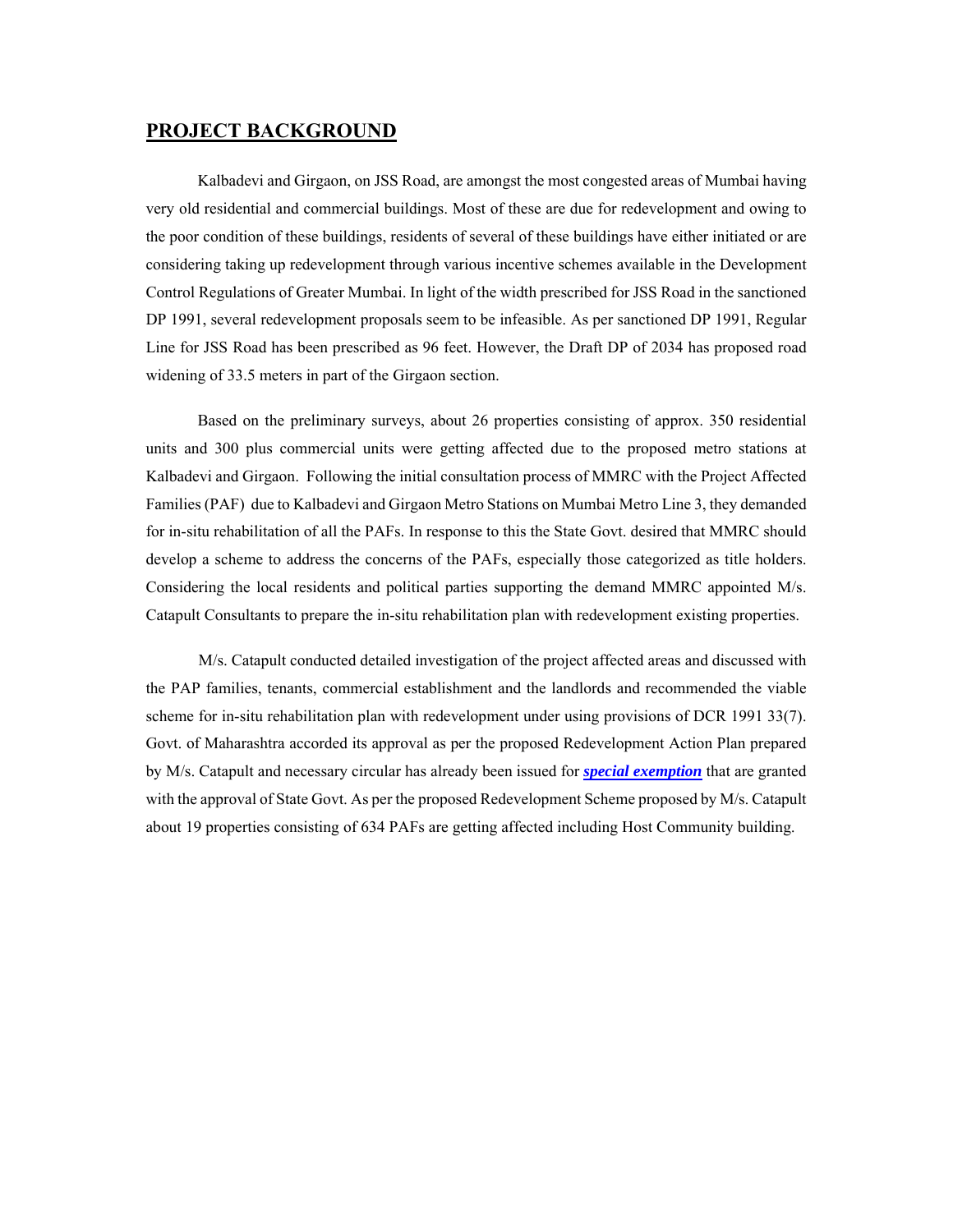## **FREQUENTLY ASKED QUESTIONS (FAQs)**

#### *FAQs relating to MMRCL in-situ Rehabilitation with redevelopment policy*

### **Query: How many buildings and families are getting affected due to the construction of Kalbadevi and Girgaon Metro Stations?**

**Reply:** Due to the construction of Kalbadevi and Girgaon metro stations on Metro Line- 3, 19 buildings and 634 families are getting affected. MMRC is undertaking the rehabilitation of Kalbadevi and Girgaon PAFs (Project Affected Families) within the same area by following the MCGM DCR 33(7) of 1991 Sanctioned DP and treating all affected plots as part of one integrated scheme. *Click here* for the detailed list of affected buildings and PAFs.

#### **Query: How would the affected properties be helpful for the metro use?**

- **Reply:** The land of the affected properties would be utilised by MMRC for construction of underground Metro Stations, construction of the ancillary structures, ventilation shafts, entry/ exit structures and other activities involved in metro construction. Simultaneously redevelopment works for permanent in-situ rehabilitation of the PAFs would be carried out.
- **Query: When would the redeveloped building be constructed? When would PAFs be handed over their permanent alternative accommodation in redeveloped buildings?**
- **Reply:** The Metro Line 3 project is proposed to be completed by 2021. The construction for the redevelopment of properties will be undertaken simultaneously and allotted to the PAFs by 2021.

**Query: What is the redevelopment policy of MMRCL for Kalbadevi and Girgaon in-situ rehabilitation with redevelopment?** 

**Reply:** *Click here* to view the in-situ rehabilitation with redevelopment policy for Kalbadevi and Girgaon. The policy has been communicated to the PAFs through letters, mails and public consultation meetings.

**Query: What is the address of MMRCL site office at Kalbadevi? Reply:** The address of the site office is as follows: MMRCL and M/s Catapult Site Office, 488, Matru Krupa Building, Near Kamaniwadi, JSS Road, Chira Bazaar, Kalbadevi- 02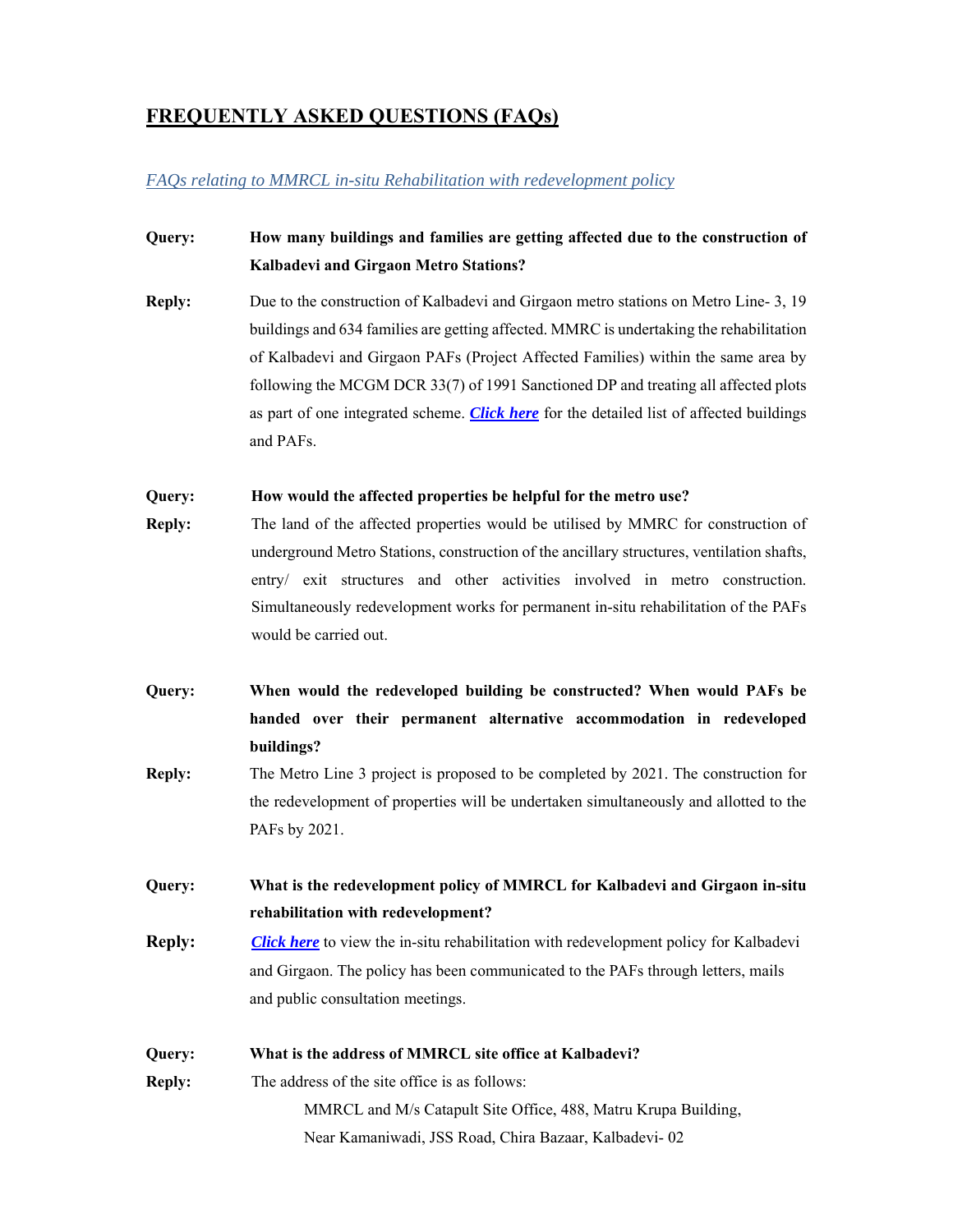**Contact Person:** Shri. Vilas Bhosale, Consultant, **Mob:** 9892889592, **Email:** *vilas.bhosale@catapultrealty.in*

**Query: Will there be reimbursement of costs that PAFs had incurred due to recent restoration of their building? Reply:** No. **Query: Is it possible for the PAFs to back out from the project and forgo their rights and if possible, what compensation for the same would be provided? Reply:** No. PAFs with no ownership rights are not eligible for outright sale or to back out of the project and forgo their rights.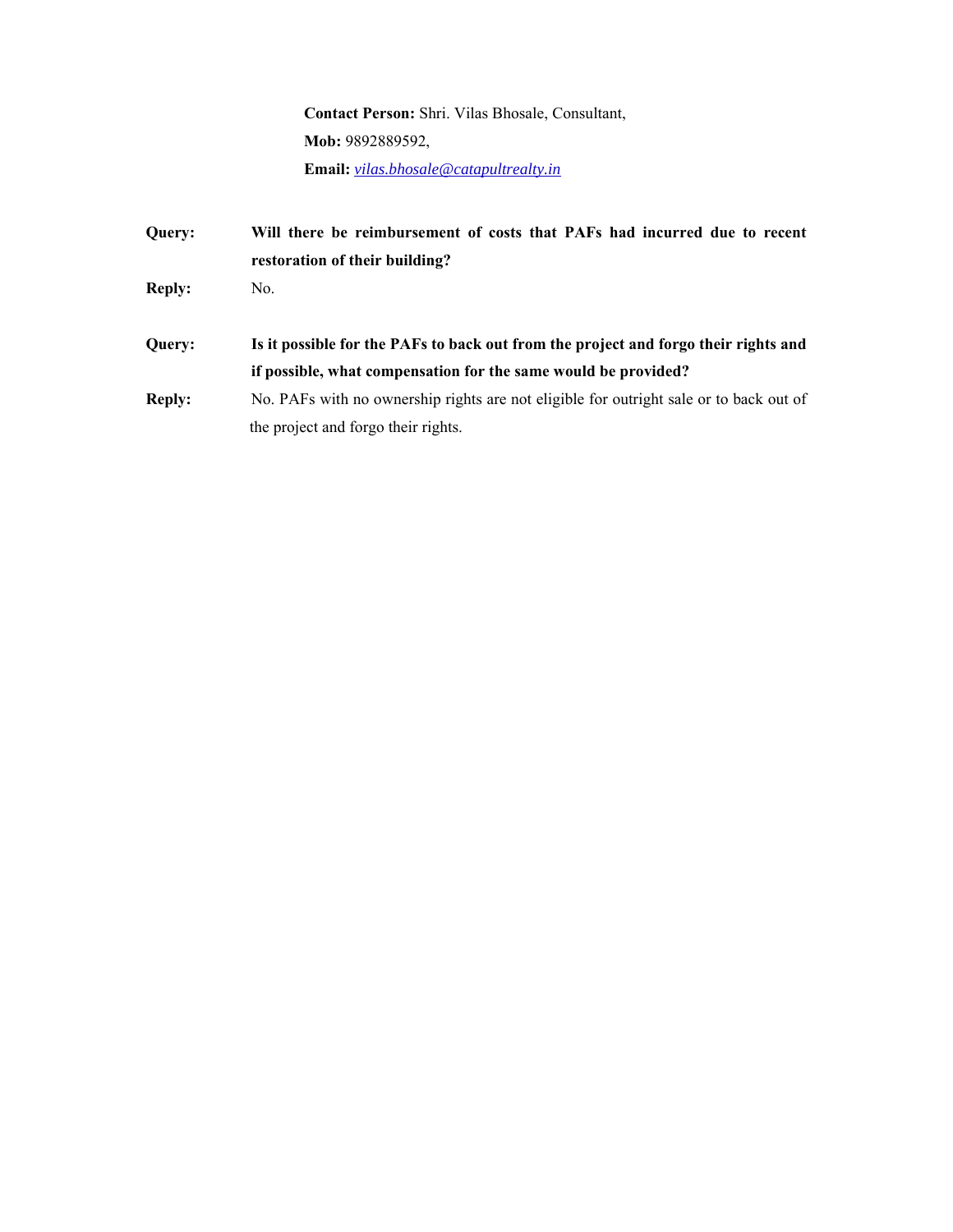### *FAQs relating to Temporary Accommodations*

| Query:        | How would the PAFs (Project Affected Families) be rehabilitated until the                                                   |                                                                         |  |                                                      |
|---------------|-----------------------------------------------------------------------------------------------------------------------------|-------------------------------------------------------------------------|--|------------------------------------------------------|
|               | completion of the project?                                                                                                  |                                                                         |  |                                                      |
| <b>Reply:</b> | For the construction of metro structures and metro works, MMRC would require the                                            |                                                                         |  |                                                      |
|               | lands of affected buildings. MMRC would be vacating the structures and rehabilitating                                       |                                                                         |  |                                                      |
|               | the PAFs in the temporary accommodations until the completion of the project in 2021.                                       |                                                                         |  |                                                      |
|               | MMRC has communicated following options for the residential PAFs for their                                                  |                                                                         |  |                                                      |
|               | temporary accommodation:                                                                                                    |                                                                         |  |                                                      |
|               | 1. Transit Accommodations in 86 units at Pimpalwadi and 34 units at Wadala.                                                 |                                                                         |  |                                                      |
|               | 2. Rent as proposed by MMRC to Residential PAFs<br>For commercial/shops units, MMRC has communicated the following options: |                                                                         |  |                                                      |
|               |                                                                                                                             |                                                                         |  | 1. Rent as proposed by MMRC to Commercial/shop units |
|               | 2. Commercial properties identified by MMRC in the vicinity                                                                 |                                                                         |  |                                                      |
|               | Query:                                                                                                                      | What are the rents for Residential/ commercials and shop PAFs that MMRC |  |                                                      |
|               | would be paying?                                                                                                            |                                                                         |  |                                                      |
| <b>Reply:</b> | <b>Click here</b> for rents that MMRC would be paying to Residential/Commercial and Shop                                    |                                                                         |  |                                                      |
|               | PAFs of Kalbadevi and Girgaon for temporary accommodations.                                                                 |                                                                         |  |                                                      |
| Query:        | Would the entitled rents paid by MMRC be tax free?                                                                          |                                                                         |  |                                                      |
| <b>Reply:</b> | Tax on entitled rent would be levied as per current income tax regulations.                                                 |                                                                         |  |                                                      |
| Query:        | What are the transit accommodations provided by MMRC for residential PAFs?                                                  |                                                                         |  |                                                      |

**Reply:** Following are the proposed transit accommodations for residential units:

| Sr.<br>No. | <b>Transit</b><br>Accommodation        | <b>Total</b><br><b>Residential</b><br><b>Units</b> | of<br>Area<br>each unit<br>(in sq.fit.) | <b>Address</b>                                                                            |
|------------|----------------------------------------|----------------------------------------------------|-----------------------------------------|-------------------------------------------------------------------------------------------|
| 1          | Pimpalwadi<br>Transit<br>Accommodation | 86                                                 | 225                                     | Shripati Jewel, B& C Wing, Pimpalwadi,<br>Tatya Gharpure Marg, Girgaon, Mumbai-<br>400004 |
| 2          | Wadala<br>Transit<br>Accommodation     | 34                                                 | 265                                     | Saidarshan Housing Society, Antop Hill,<br>Wadala                                         |

Due to the limited number of units available with MMRC, each PAP opting for transit Accommodations would be provided single unit irrespective of their existing carpet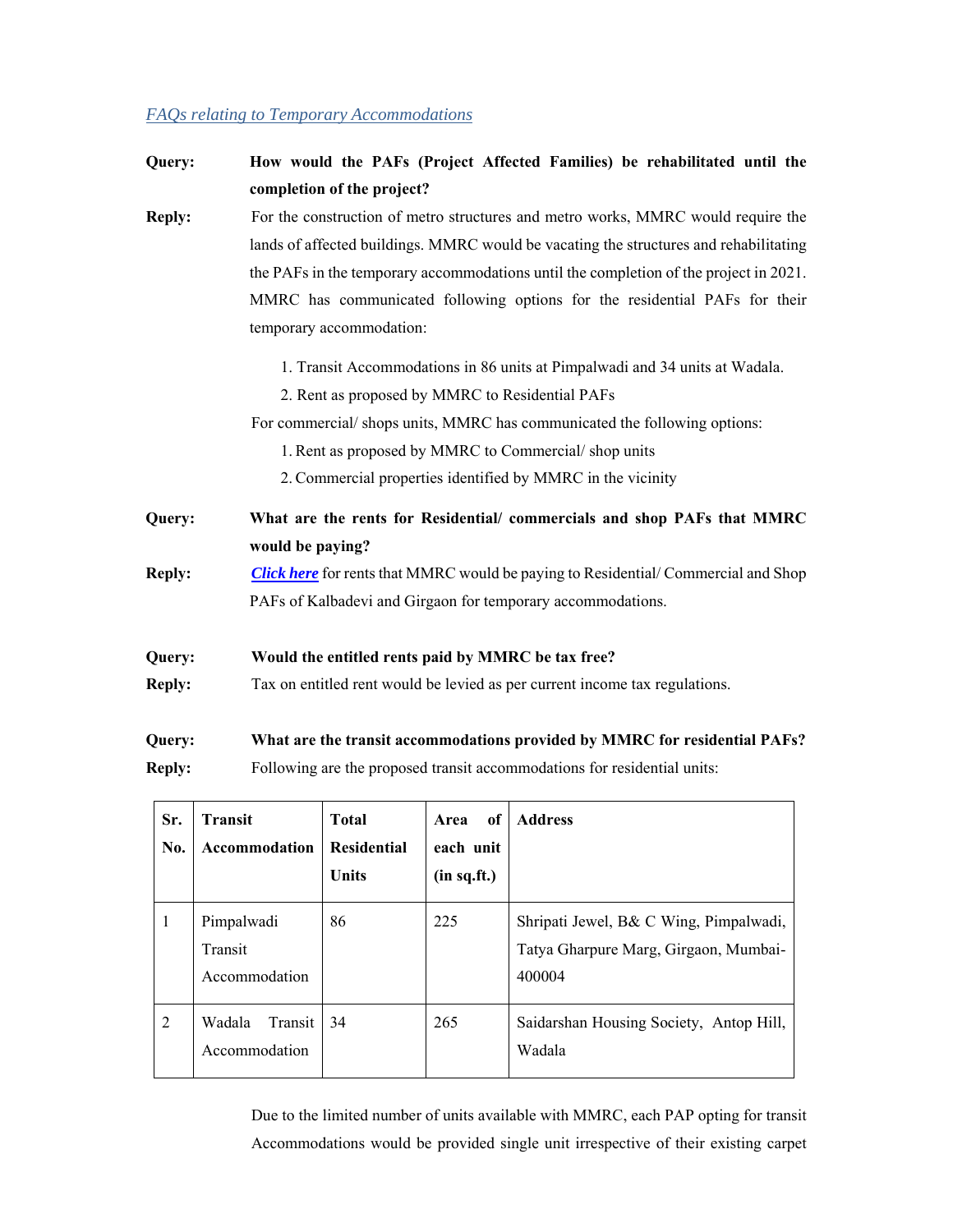area on first come first serve basis. However, if there are some balance units after accommodation of PAFs opting for transit accommodations, PAFs with larger existing areas could be considered for accommodating in multiple units as per their areas.

#### **Query: Who would incur the maintenance charges in transit accommodations?**

**Reply:** The maintenance charges in transit accommodations would be borne by MMRC. The maintenance would consist of structural repairs or works and not the charges for utilities such as electricity, gas, telephone and utilities for personal consumption.

# **Query: How and when would MMRC pay the rents to the PAFs? Who would bear the expenses of security deposit to the owners? What would be the yearly increment for the rents?**

**Reply:** MMRC would make an initial payment of 11 months for the rent as per the entitlement for temporary accommodation of their choice through NEFT/ cheques. The PAFs would be paid the entitled rents 7 days prior to the vacation of premises. The subsequent rents would be paid as 11 months advance basis as per the entitlement of the PAFs and therefore security deposit would not be required to be paid. The entitled rents are eligible for annual increment of 10% from the date of possession.

### **Query: What is the plan of temporary shifting with rental accommodation for commercial units?**

**Reply:** MMRC has identified certain commercial premises in the vicinity of Kalbadevi and Girgaon, the list of which would be available at MMRCL Kalbadevi Site Office.

## **Query: What are the agreements that MMRC would be signing with the PAFs before vacation of premises by the PAFs?**

**Reply:** Following are the types of agreement/ allotment letters to be signed with the PAFs as per the options the PAP selects:

| Sr. No.        | <b>Options</b>                  | <b>Allotment Letters/ Agreements to be Signed</b>                          |  |  |  |  |  |
|----------------|---------------------------------|----------------------------------------------------------------------------|--|--|--|--|--|
|                | Transit Accommodation at        | 1. Allotment of Transit Accommodation                                      |  |  |  |  |  |
|                | Pimpalwadi                      | 2. Provisional Agreement for Permanent Alternate                           |  |  |  |  |  |
|                |                                 | Accommodation                                                              |  |  |  |  |  |
| $\overline{2}$ |                                 | Entitled Rent to the PAFs 1. Provisional Agreement for Permanent Alternate |  |  |  |  |  |
|                | communicated<br>bv<br><b>as</b> | Accommodation                                                              |  |  |  |  |  |
|                | MMRC                            |                                                                            |  |  |  |  |  |
| $\mathbf{3}$   | Commercial<br>Identified        |                                                                            |  |  |  |  |  |
|                | Units by MMRC                   |                                                                            |  |  |  |  |  |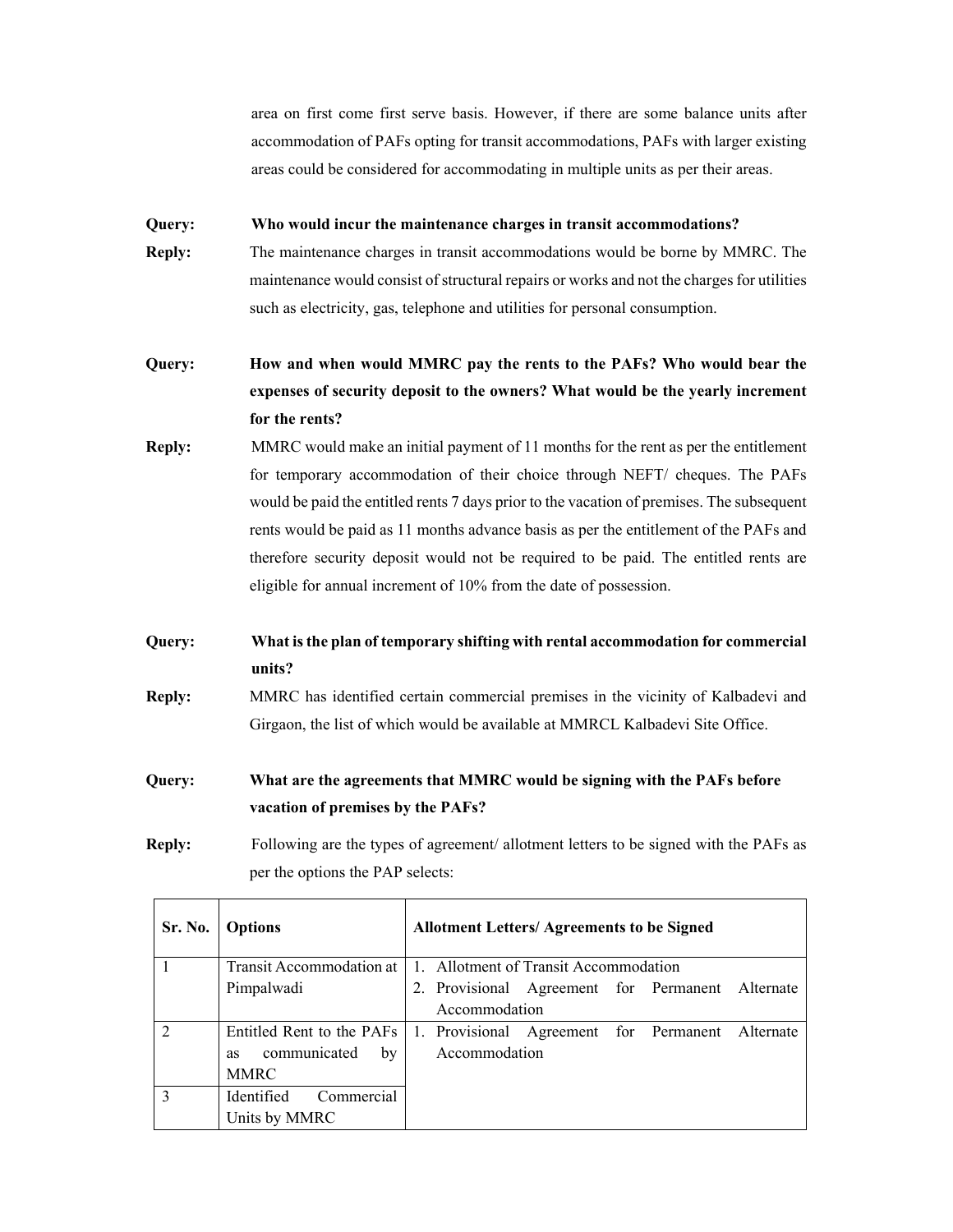A draft of Provisional Agreement for Permanent Alternate Accommodation and Allotment letter of Transit Accommodation is communicated to all the representatives of the affected buildings.

### **Query: What would be the status of the rental accommodation in case of delay in completion of the project?**

**Reply:** The Metro Line 3 project is proposed to be completed by 2021. The construction for the redevelopment of properties will be undertaken simultaneously. In case of any delay to the project due to certain unforeseen circumstances, the rents for the PAFs will be paid till the PAFs are permanently shifted to the redeveloped building.

### **Query: What would be the shifting allowance paid by MMRC for shifting to temporary accommodation? Would it be paid one time as allowance?**

**Reply:** Shifting allowance would be paid at the time of vacation of the premises to the PAFs in two stages. The total shifting allowance as approved by MMRC is Rs. 50,000 which would be disbursed to PAFs in 2 stages as per following stages:

| <b>Stages</b> | <b>Description</b>                                                                              | <b>Shifting Allowance (INR)</b> |
|---------------|-------------------------------------------------------------------------------------------------|---------------------------------|
| Stage 1       | While shifting PAFs from existing units to transit/<br>temporary accommodations                 | Rs. 25,000                      |
| Stage 2       | Shifting<br>transit/<br>from<br>rented<br>temporary<br>accommodations to the permanent premises | Rs. 25,000                      |

# **Query: Can agents/brokers be appointed by PAFs for finding the rented accommodations with similar areas as proposed by MMRC rental slabs? Who would pay the brokers?**

**Reply:** PAFs can appoint agent or broker for identifying rented accommodations. MMRC would make a payment of 1 month additional rent as agency charges for facilitating rented properties including identification, negotiations and rent agreement registration. However, PAFs opting for Transit Accommodations by MMRC shall not be paid this one-time Agency charges.

**Query: Does MMRC completely take the responsibility of paying the rent for the temporary accommodation?** 

**Reply:** Yes. MMRC would make an initial payment of 11 months for the rent as per the entitlement for temporary accommodation of their choice. The subsequent rents would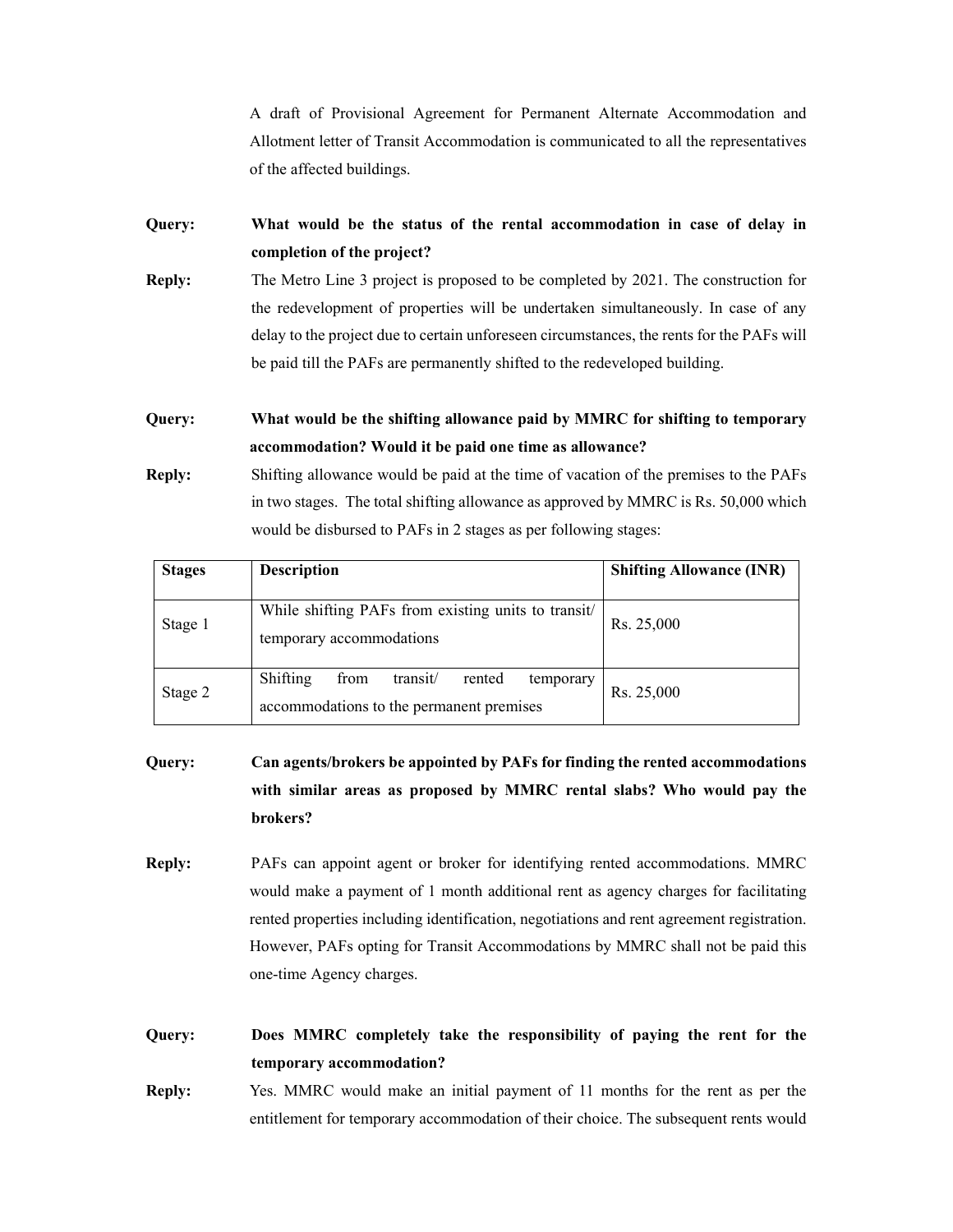be paid as 11 months advance basis as per the entitlement of the PAFs and therefore security deposit shall not be paid.

- **Query: Would commercial units of less than 100 sq. ft carpet areas be able to avail the unit use change from commercial to residential?**
- **Reply:** No. Commercial units of equal to or more than 100 sq.ft. existing carpet areas are eligible to avail the unit use change from commercial to residential. Commercial PAFs with less than 100 sq.ft. carpet areas are not eligible. PAFs should mention the same in the option forms that can be collected by them from MMRCL Site office at Kalbadevi.
- **Query: Who would be the rightful owner for the new allotted in case of death of original tenant?**
- **Reply:** The Legal heir who received it either by way of Will or has got the affidavit of other heirs (such as siblings) that they have no objection in him/her being the rightful tenant would be the rightful owner.
- **Query: Whether the area of Mezzanine floor will be included in the existing carpet area of the unit? What if the Mezzanine floors have been there since inception for commercial units?**
- **Reply:** It is to be noted that as per DCR Regulation 38 (6), area of mezzanine floor cannot exceed 50% of the built-up area of the room. The total carpet area and built-up area shall be based on the MHADA records.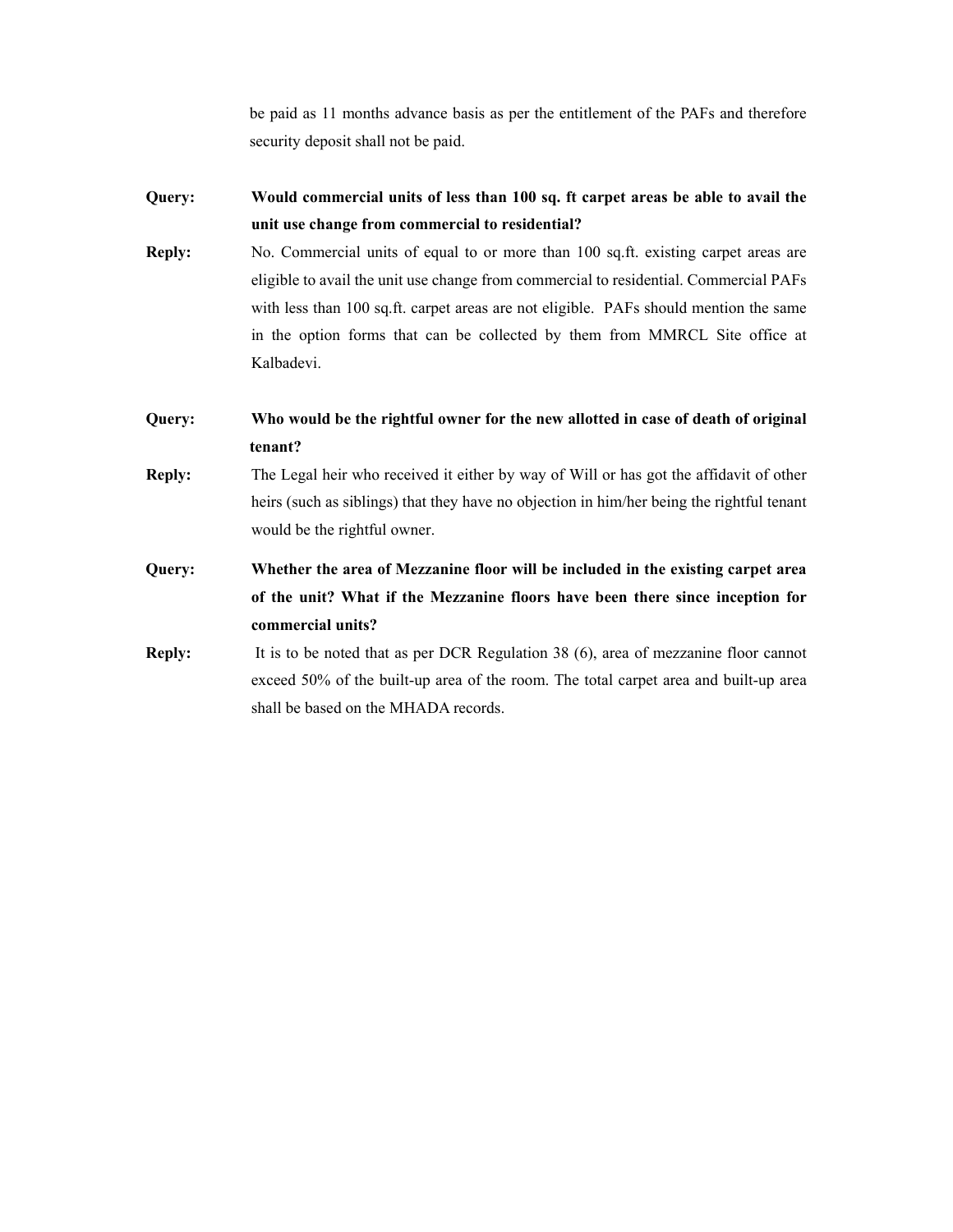#### *FAQs related to Permanent Alternate Accommodations*

### **Query: How much of carpet areas will be provided to existing tenants of residential, commercial and shops in permanent alternate accommodation?**

**Reply:** The residential and Commercial PAFs are divided into total five categories as per their existing carpet area for determining the carpet area (entitlement) to be provided in their permanent alternate accommodation. *Click here* to see the proposed areas for residential and commercial units.

> It is to be noted that the eligibility of tenancy and the carpet area of the existing units of the PAFs would be verified by MHADA.

**Query: Whether the existing commercial units with road frontage will be provided with road frontage units in the redevelopment scheme.**

**Reply:** MMRC would make efforts to provide existing shops and commercial units exercising road frontages with road frontages in the permanent alternate units as far as possible. However it would be difficult to accommodate all the existing units with frontage as some areas of road frontage would be accommodated by Entry/Exits and ancillary units required for underground Metro Station. To maximize the frontage potential, it is proposed to have upper and lower ground floors for shops. Certain Retail units and showrooms would be given priority for road frontage on the lower and upper ground floors whereas office spaces and certain commercial units would be accommodated on upper floors of redeveloped structure.

**Query: At what rate can the extra areas in permanent alternate accommodation be purchased by PAFs?** 

**Reply:** PAFs willing to purchase extra areas in the alternate premises are requested to write to MMRC prior to sanctioning of the redevelopment scheme in-order to gauge the demand from the PAFs. Subsequently, MMRC would communicate the rates for purchasing of extra area to the PAFs accordingly.

**Query: Who would be developing the affected properties for redevelopment? How would be the quality of construction?** 

**Reply:** MMRC is responsible for redevelopment project and would be developing it. The quality of construction would be of good quality as its quality is very much important for the success of metro line 3 project.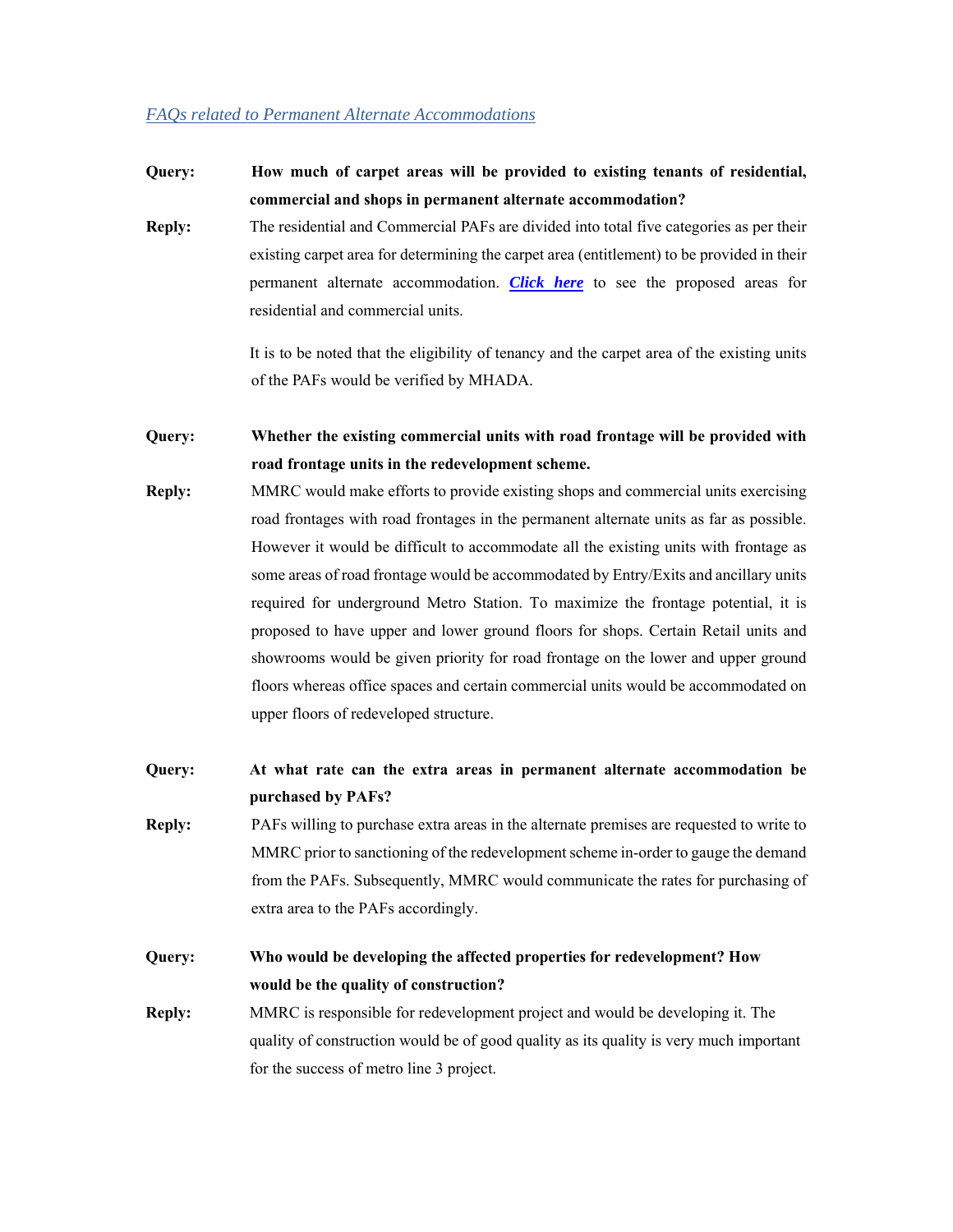| Query:        | Who would incur the costs of stamp duty and registration during signing<br>agreement of permanent alternate accommodation?                                           |  |  |
|---------------|----------------------------------------------------------------------------------------------------------------------------------------------------------------------|--|--|
| <b>Reply:</b> | MMRC would incur the costs of stamp duty and registration.                                                                                                           |  |  |
| Query:        | Will MMRC maintain the redeveloped building by paying a corpus fund? Will                                                                                            |  |  |
|               | PAFs have to pay the VAT for extra incentives?                                                                                                                       |  |  |
| <b>Reply:</b> | No corpus fund will be paid by MMRC. The redeveloped building will be maintained                                                                                     |  |  |
|               | by Co-operative Housing Societies formed by MMRC. No VAT has to be incurred by                                                                                       |  |  |
|               | the tenants for extra incentive as this is the process of redevelopment.                                                                                             |  |  |
| Query:        | Whether the available free-sale component can be bought by the PAFs?                                                                                                 |  |  |
| <b>Reply:</b> | Yes. PAFs can buy the free-sale component.                                                                                                                           |  |  |
| Query:        | How will be the quality of construction of the new buildings? Who would be                                                                                           |  |  |
|               | developing the property?                                                                                                                                             |  |  |
| <b>Reply:</b> | MMRC is responsible for redevelopment project also and would be developing the                                                                                       |  |  |
|               | property. MMRC ensures that the construction of the redeveloped structures would be                                                                                  |  |  |
|               | of good quality as practiced in the market as its quality is very much important for the                                                                             |  |  |
|               | success of metro project.                                                                                                                                            |  |  |
| Query:        | Where are the Parking for PAFs located?                                                                                                                              |  |  |
| <b>Reply:</b> | Parking is planned on plots of K3 i.e. at Kamaniwadi, and G3, i.e. plot of Surya Mahal                                                                               |  |  |
|               | and Chandra Mahal buildings. The exact number of parking would be as per the                                                                                         |  |  |
|               | approval from MCGM.                                                                                                                                                  |  |  |
| Query:        | Would every PAF be entitled to Parking?                                                                                                                              |  |  |
| <b>Reply:</b> | The exact number of parking spaces would be provided as per the then prevalent<br>Development Control Regulation (DCR) of Mumbai and from the approval from<br>MCGM. |  |  |
| Query:        | Is there any extra charge to be paid for the parking?                                                                                                                |  |  |
| <b>Reply:</b> | No.                                                                                                                                                                  |  |  |
| Query:        | Who will bear the maintenance cost for the permanent housing?                                                                                                        |  |  |
| <b>Reply:</b> | MMRCL would acquire the lands from the Landowners and transfer the land titles in                                                                                    |  |  |
|               | the name of MMRC. After the completion of metro works and redeveloped structures,                                                                                    |  |  |
|               | MMRC would allot the permanent alternate units as per the stipulated policy to entitled                                                                              |  |  |
|               | PAFs. MMRCL would facilitate the formation of the society where every PAFs would                                                                                     |  |  |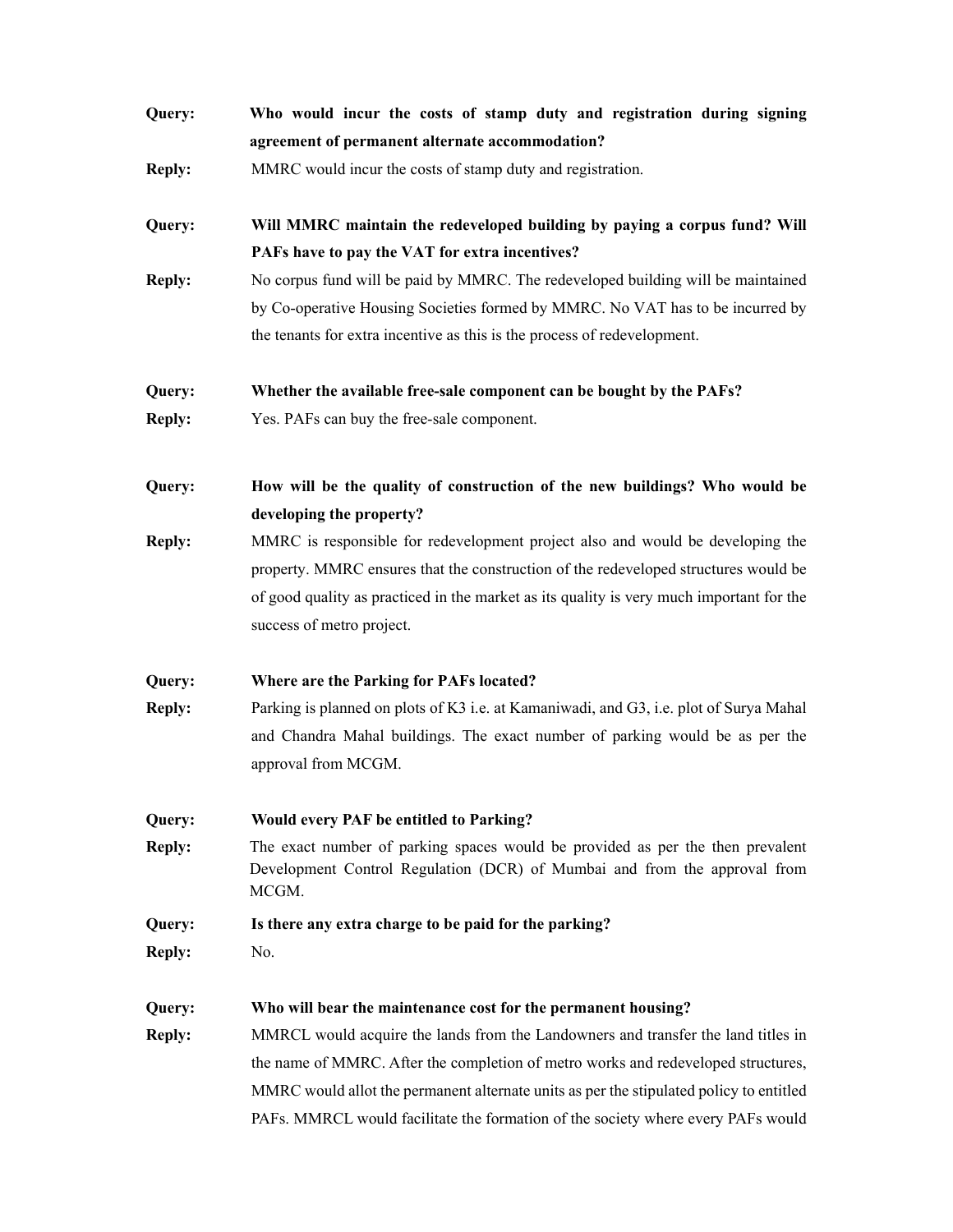be the member of the same and then transfer the ownership rights to the society. The society would incur the costs of maintenance for the permanent redeveloped buildings.

#### **Query: How will the allotment of units to PAFs be done on the redeveloped sites?**

**Reply:** Residential units of 405 sq.ft. and 600 sq.ft would be allotted on lottery basis. All the beneficiaries of areas other than the mentioned, would be allotted units on case to case basis. Similarly, commercial units would be allotted on case to case basis.

#### **Query: Who would be the owner of New Alternate Premises after its construction?**

**Reply:** MMRCL would acquire the lands from the Landowners and transfer the land titles in the name of MMRC. After the completion of metro works and redeveloped structures, MMRC would allot the permanent alternate units as per the stipulated policy to entitled PAFs. MMRCL would facilitate the formation of the society where every PAFs would be the member of the same and then transfer the ownership rights to the society.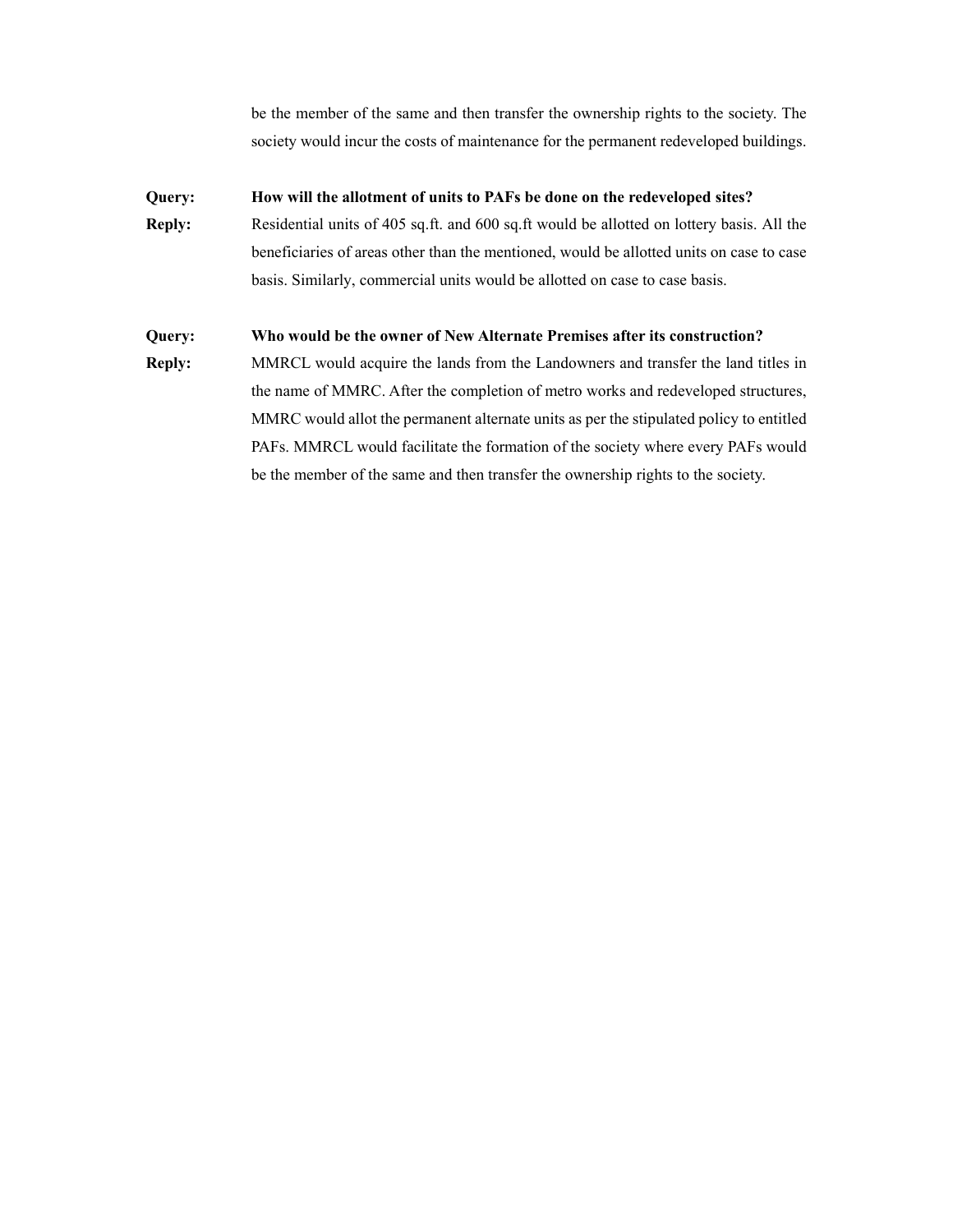#### *FAQs related to the process for in-situ Rehabilitation with Redevelopment*

**Query: What is the status of acquisition of properties with respective landowners? Reply:** MMRC is simultaneously in process of negotiations with landowners for acquiring

ownership of land.

- **Query: Would MMRC demolish the existing religious structures on the site, as it may hurt religious sentiments if any.**
- **Reply:** MMRC would not be demolishing any religious structures in the vicinity. However, on case to case basis, if some structures inside the project affected buildings are to be vacated/ demolished, MMRC will make provisions for shifting of those structures for temporary period until the completion of the project and would accommodate the same in the redeveloped premises.
- **Query: Would MMRC compensate for the loss of business and reimburse for furniture and interior that commercial PAFs would incur when shifting to temporary accommodation?**
- **Reply:** MMRC would not reimburse the losses due to shifting of commercial activities to temporary accommodation. Mumbai Metro Line 3 is a very important infrastructure project for the city in holistic approach. Eventually over the course of time after the metro project is completed, the shops would get benefitted by the development around them in the longer run.
- **Query: How will the units or properties that are under dispute be resolved by MMRC?**
- **Reply:** MMRC would deal with the disputes on case to case basis and handover the same to MMRC Legal department for legal opinions. PAFs (stakeholders/parties/applicants) in dispute would be kept updated about the proceedings.
- **Query: Would there be any lock-in period for sell/lease/rent/mortgage in case of new permanent units being allocated to the PAFs?**
- **Reply:** No. There is no such lock-in period provision.
- **Query: Whether sub-tenancy will be allowed in case of redevelopment project?**
- **Reply:** It can be said only after looking at the documents as to what applicant refers as "subtenancy".
- **Query: What is the process for eligibility of the tenants from MHADA**
- **Reply:** Process of eligibility by MHADA involves following steps: